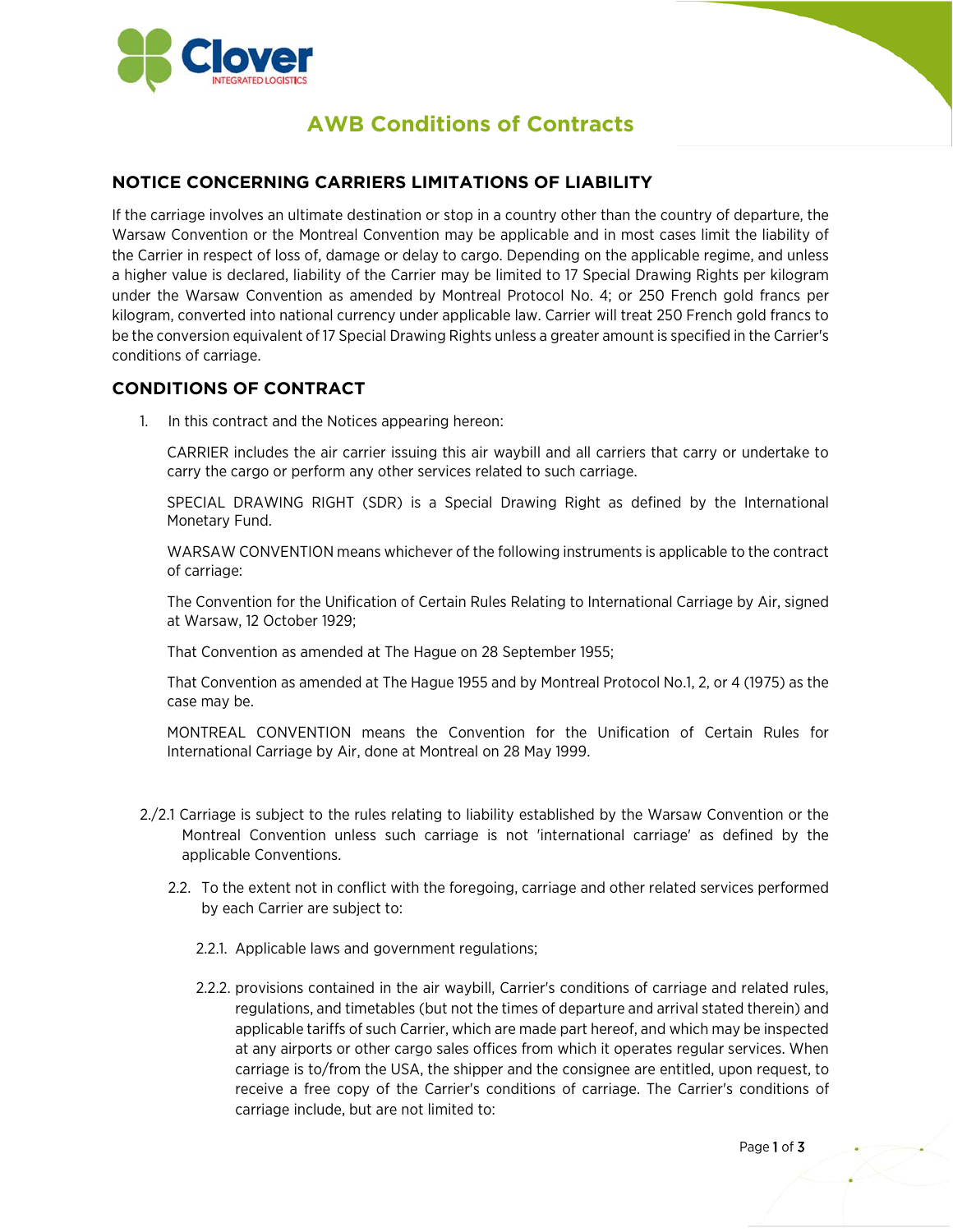

- 2.2.2.1. Limits on the Carrier's liability for loss, damage or delay of goods, including fragile or perishable goods;
- 2.2.2.2. Claims restrictions, including time periods within which shippers or consignees must file a claim or bring an action against the Carrier for its acts or omissions, or those of its agents;
- 2.2.2.3. Rights, if any, of the Carrier to change the terms of the contract;
- 2.2.2.4. Rules about Carrier's right to refuse to carry;
- 2.2.2.5. Rights of the Carrier and limitations concerning delay or failure to perform service, including schedule changes, substitution of alternate Carrier or aircraft and rerouting.
- 3. The agreed stopping places (which may be altered by Carrier in case of necessity) are those places, except the place of departure and place of destination, set forth on the face hereof or shown in Carrier's timetables as scheduled stopping places for the route. Carriage to be performed hereunder by several successive Carriers is regarded as a single operation.
- 4. For carriage to which the Montreal Convention does not apply, Carrier's liability limitation shall not be less than the per kilogram monetary limit set out in any applicable Convention or in Carrier's tariffs or general conditions of carriage for cargo lost, damaged or delayed, provided that any such limitation of liability in an amount less than 19 SDRs per kilogram will not apply for carriage to or from the United States.
	- 5./5.1 Except when the Carrier has extended credit to the consignee without the written consent of the shipper, the shipper guarantees payment of all charges for the carriage due in accordance with Carrier's tariff, conditions of carriage and related regulations, applicable laws (including national laws implementing the Warsaw Convention and the Montreal Convention), government regulations, orders and requirements.
	- 5.2 When no part of the consignment is delivered, a claim with respect to such consignment will be considered even though transportation charges thereon are unpaid.
	- 6. /6.1 For cargo accepted for carriage, the Warsaw Convention and the Montreal Convention permit shipper to increase the limitation of liability by declaring a higher value for carriage and paying a supplemental charge if required.
	- 6.2 In carriage to which neither the Warsaw Convention nor the Montreal Convention applies Carrier shall, in accordance with the procedures set forth in its general conditions of carriage and applicable tariffs, permit shipper to increase the limitation of liability by declaring a higher value for carriage and paying a supplemental charge if so required.
	- 7./7.1 In cases of loss of, damage or delay to part of the cargo, the weight to be taken into account in determining Carrier's limit of liability shall be only the weight of the package or packages concerned.
	- 7.2 Notwithstanding any other provisions, for 'foreign air transportation' as defined by the U.S. Transportation Code:
	- 7.2.1 in the case of loss of, damage or delay to a shipment, the weight to be used in determining Carrier's limit of liability shall be the weight which is used to determine the charge for carriage of such shipment; and